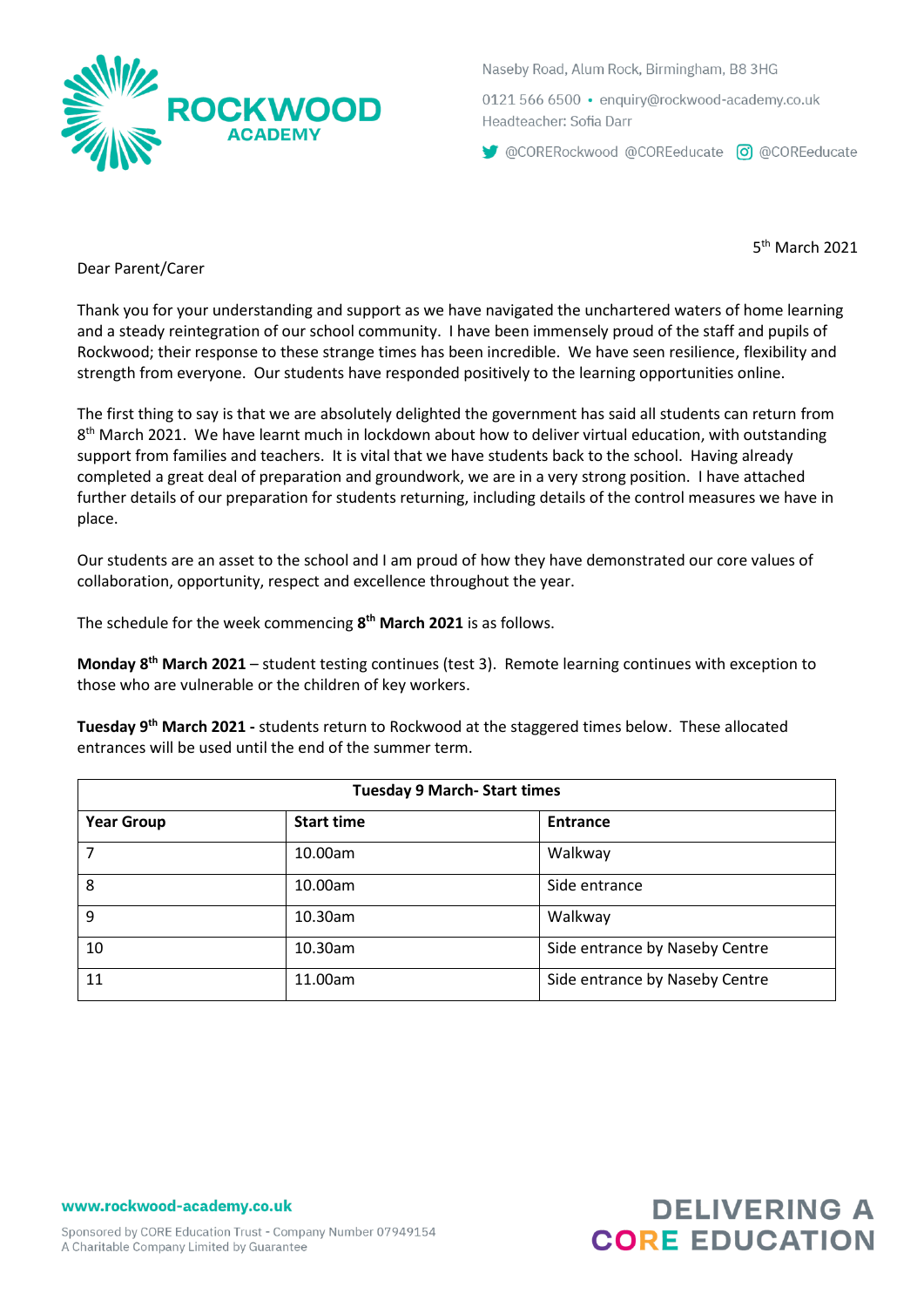School day timings from **Wednesday 10th March 2021** to the end of the summer term will be as follows.

| <b>Timings of the School Day</b> |                 |                                         |  |
|----------------------------------|-----------------|-----------------------------------------|--|
| Year                             | <b>Timings</b>  | Period                                  |  |
| 8, 9 & 10                        | 08.40           |                                         |  |
| 7 & 11                           | 08.50           | Arrival (staggered arrival)             |  |
| 7, 8, 9 10 & 11                  | $08.50 - 09.15$ | Form time                               |  |
| 7, 8, 9 10 & 11                  | $09.15 - 10.15$ | Period 1                                |  |
| 7, 8, 9 10 & 11                  | $10.15 - 11.15$ | Period 2                                |  |
| 7, 8, 9 10 & 11                  | $11.15 - 11.30$ | <b>Break</b>                            |  |
| 7, 8, 9 10 & 11                  | $11.30 - 12.30$ | Period 3                                |  |
| 7, 8, 9 10 & 11                  | $12.30 - 14.15$ | Period 4 – (staggered lunch)            |  |
|                                  |                 | (Year 7 - 13.00 - 13.45 Lunch 1)        |  |
|                                  |                 | (Years 8 & 9 - 12.30 - 13.15 Lunch 2)   |  |
|                                  |                 | (Years 10 & 11 - 13.30 - 14.15 Lunch 3) |  |
| 7, 8, 9 10 & 11                  | $14.14 - 15.15$ | Period 5 (staggered end)                |  |
|                                  |                 | (Years 8, 9 & 10 dismissal 15.05)       |  |
|                                  |                 | (Years 7 & 11 dismissal 15.15)          |  |

Should you have any queries, please contact the Pastoral Manager, Director of Learning or Senior Leader for your child's year group.

| Year Group | Pastoral Manager                   | Senior Leader                      |
|------------|------------------------------------|------------------------------------|
| Year 7     | Mr Khan                            | Mrs Cooksey                        |
|            | mohsin.khan@rockwood-academy.co.uk | s.cooksey@rockwood-academy.co.uk   |
|            |                                    | Mr Donaldson                       |
|            |                                    | h.donaldson@rockwood-acedemy.co.uk |
| Year 8     | Ms Shaheen                         | Mrs Lohmannn- Malone               |
|            | n.shaheen@rockwood-academy.co.uk   | b.l-malone@rockwood-academy.co.uk  |
|            |                                    | Mr S Malik                         |
|            |                                    | sh.malik@rockwood-academy.co.uk    |
| Year 9     | Ms Sahota                          | Mrs McKoy                          |
|            | b.sahota@rockwood-academy.co.uk    | S.Mckoy@rockwood-academy.co.uk     |
|            |                                    | Mr Cooke                           |
|            |                                    | d.cooke@rockwood-academy.co.uk     |
| Year 10    | Mr Ali                             | Mrs Parveen                        |
|            | s.ali@rockwood-academy.co.uk       | s.parveen@rockwood-academy.co.uk   |
|            |                                    | Mrs De Jesus                       |
|            |                                    | p.dejesus@rockwood-academy.co.uk   |
| Year 11    | Ms Walker                          | Mrs Williams                       |
|            | s.walker@rockwood-academy.co.uk    | j.williams@rockwood-academy.co.uk  |

Can I remind you that all students and staff must always wear a face mask, unless they are outside. Please contact your pastoral manager if your child is exempt from wearing a face mask.